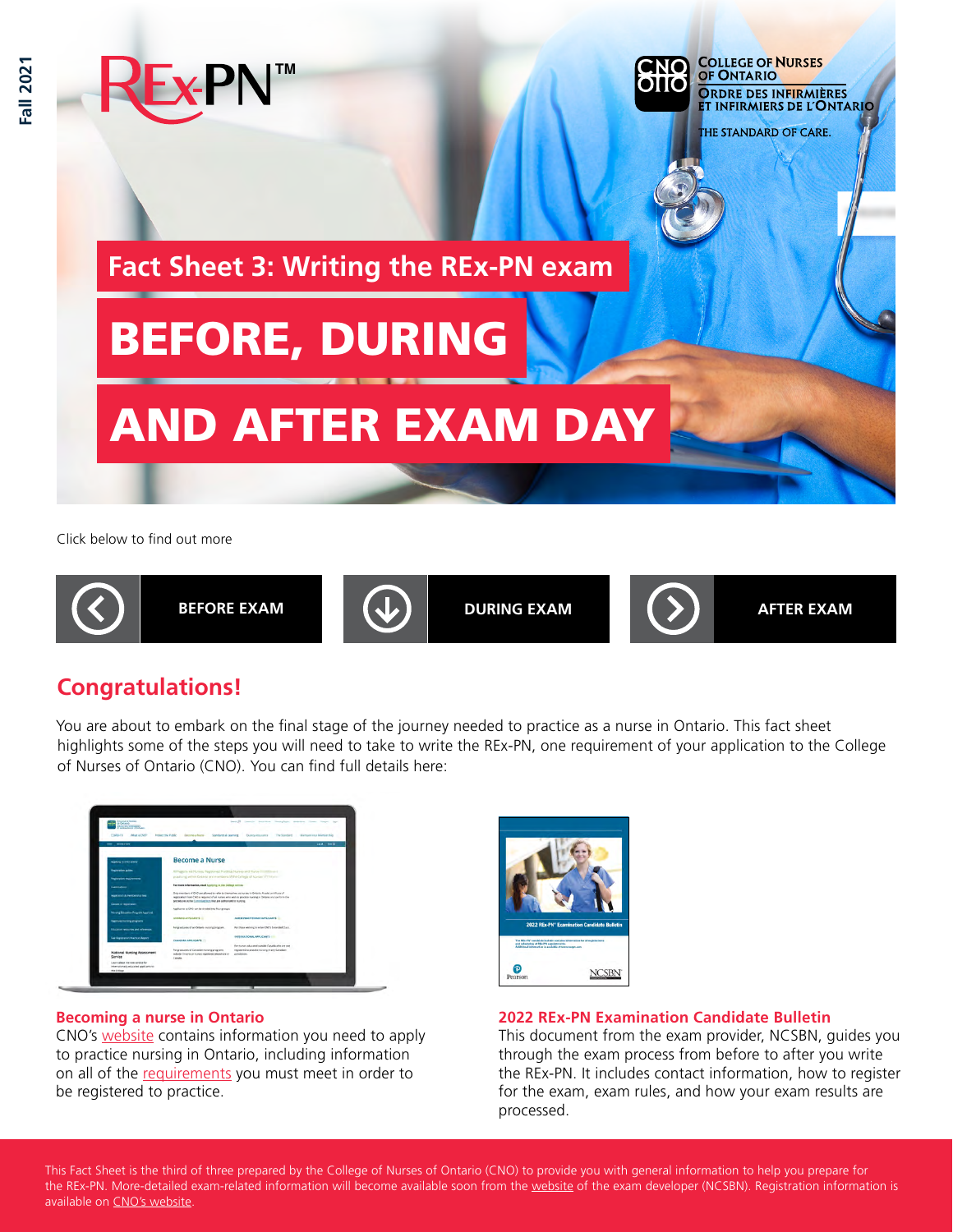# **Applying to CNO**

Applying to CNO is an online process. For full details, see [Beginning the Application Process](https://www.cno.org/en/become-a-nurse/new-applicants1/ontario/beginning-the-application-process/#:~:text=The%20application%20process%20for%20most,account%20through%20the%20online%20portal.) on CNO's website.



## **Your PN school lets CNO know you are ready to graduate.**

The application process for Ontario nursing graduates begins when your nursing school informs CNO that you are about to complete your program. If you are a graduate from a program outside of Ontario, check the appropriate [Registration](https://www.cno.org/en/become-a-nurse/new-applicants1/ontario/registration-requirements-for-rns-and-rpns/) [Guide](https://www.cno.org/en/become-a-nurse/new-applicants1/ontario/registration-requirements-for-rns-and-rpns/) for additional details that may be relevant to your application.



#### **Create your online account with CNO.**

After that, CNO will send you an email to advise you to create an account through the online portal.



## **Start the application process.**

Once you have created an account, you can begin your application by logging in and clicking on "create a new application." Complete the online application and pay the application fee.

## **Requesting Accommodation**

As part of your application to CNO, you can request accommodation for the REx-PN if needed. For CNO to have enough time to review your request, you should submit it and supporting documents to CNO **before** you contact the exam provider Pearson VUE to book your REx-PN writing time.

For further details, see **[Requesting Accommodation](https://www.cno.org/en/become-a-nurse/entry-to-practice-examinations/accommodation/)** on CNO's website.

## **Accomodation Examples:**



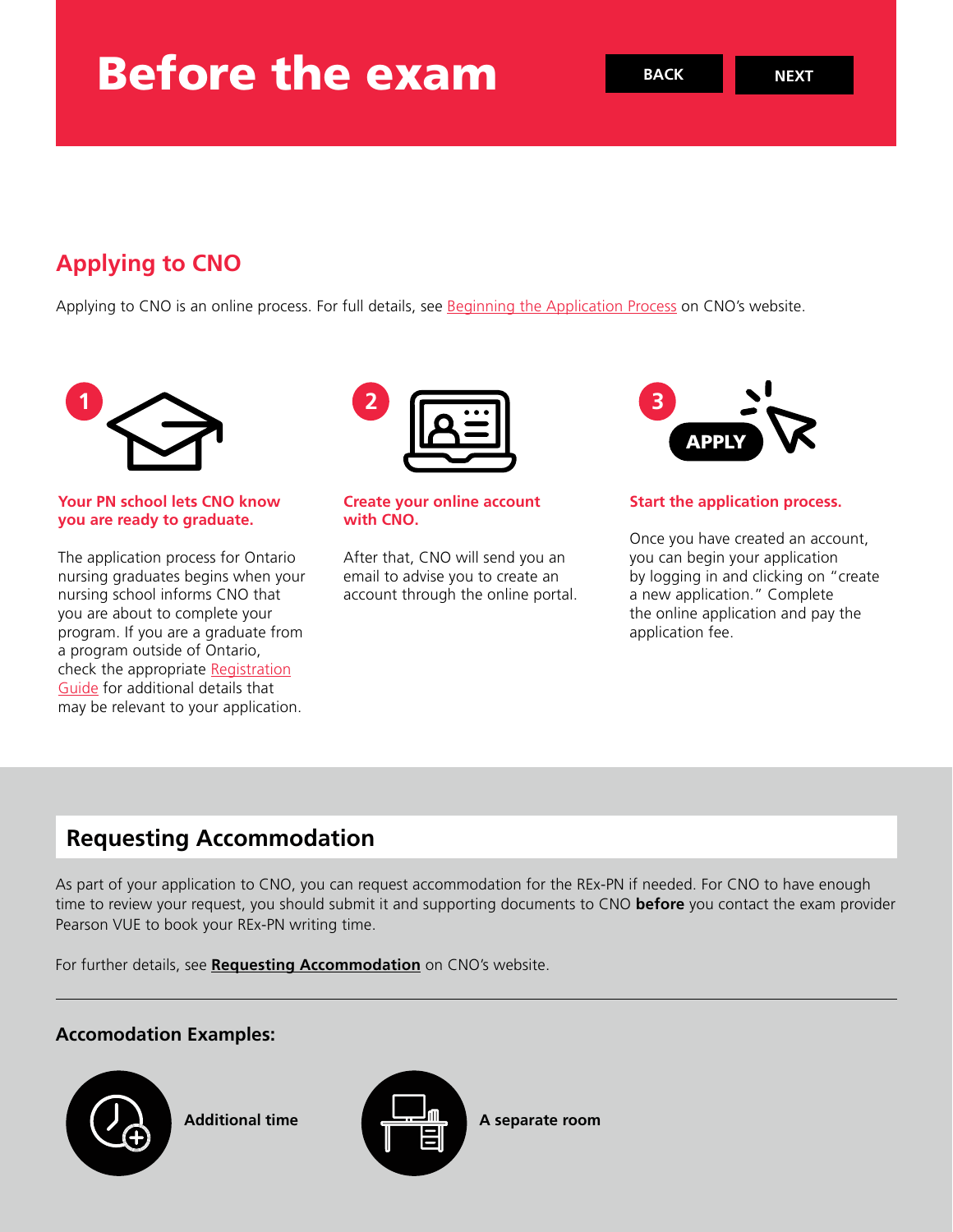## **Scheduling your REx-PN exam date**

As of December 1, 2021, applicants can begin registering with the REx-PN exam provider (Pearson Vue) to begin the process of scheduling an exam appointment on a date after the exam is implemented on January 4, 2022.



### **Wait to hear from CNO that you are eligible to write the REx-PN.**

Once CNO has processed your application, we will determine if you meet the exam eligibility requirements, which includes that you have graduated from an approved program.



#### **Register and pay with the exam provider, Pearson Vue.**

If you meet the exam eligibility requirements, CNO will notify Pearson Vue. You will receive a message from CNO telling you what you need to do to book an exam. After you receive this message, you can use the included link to create an account with Pearson Vue and pay the exam registration fee.



#### **Wait to receive your Authorization to Test from Pearson Vue.**

You should then receive an Authorization to Test (ATT) from Pearson Vue by email in about 2 weeks.

You must receive your ATT email before you can schedule an appointment to take the REx-PN.



**Schedule your exam date, time and location.**

Once you have received your ATT, go to [REx-PN sign in page](https://rexpn.com/register.htm) to schedule your exam appointment.

Do not wait until your ATT is close to expiration to schedule your exam or you may have to re-register and pay another exam fee. It is also important to locate your test site because they can fill up quickly. CNO is not responsible for the fees you pay to the exam provider.



#### **Receive confirmation of test date**

After you schedule your appointment, Pearson Vue will send you a Confirmation of Appointment. First, verify that all information is correct. Then, call or go online to check that your appointment has been scheduled.

If you don't receive a confirmation every time you schedule or reschedule an appointment, contact [Pearson](https://home.pearsonvue.com/Contact-Us.aspx) [VUE](https://home.pearsonvue.com/Contact-Us.aspx) immediately to correct any errors to the appointment.

**NOTE:** If you're writing the CPNRE in November 2021, we recommend you wait to receive your CPNRE results before registering to write the REx-PN. If you should register for the REx-PN and subsequently learn you have passed the CPNRE, you cannot get a refund from the exam provider for your REx-PN registration.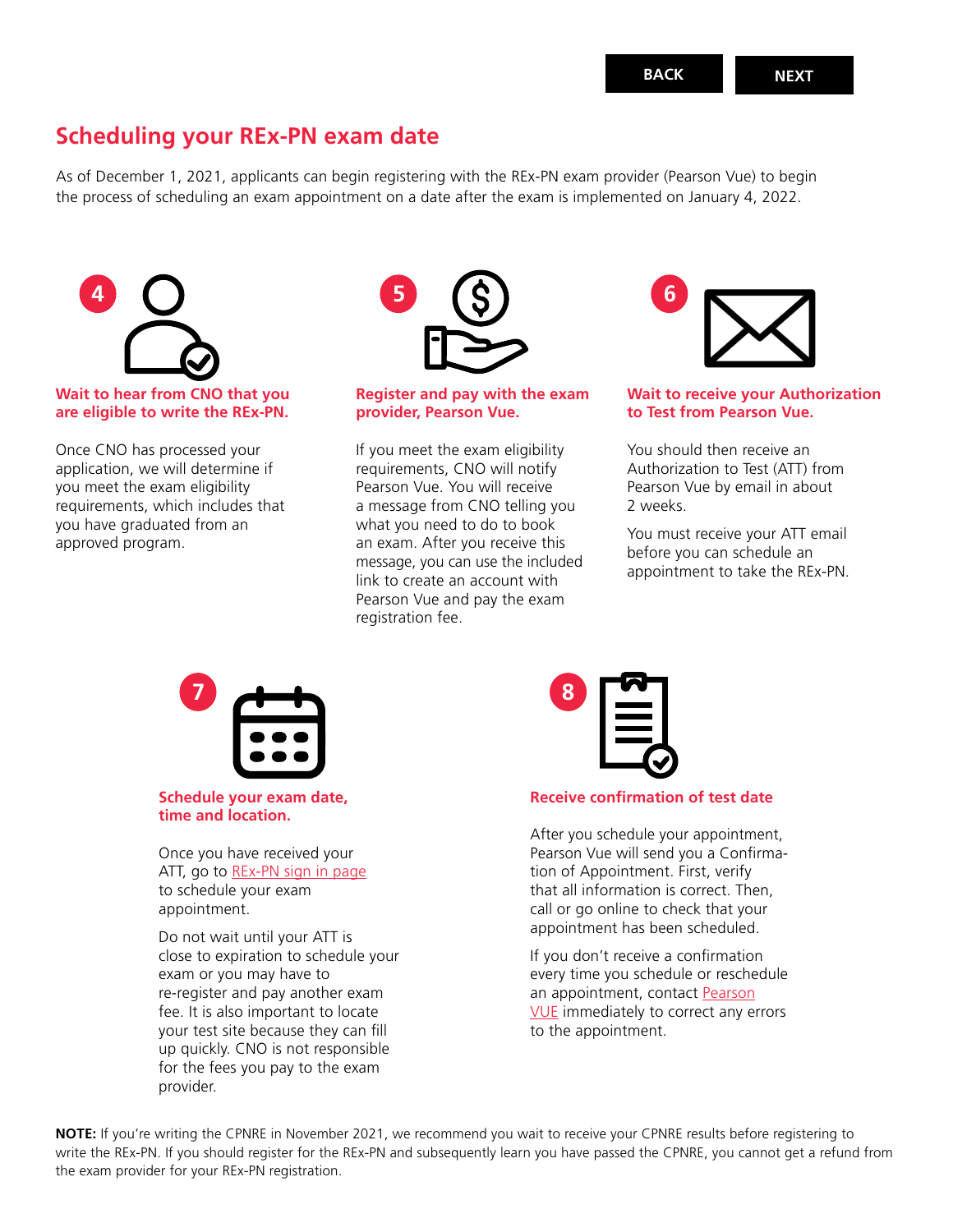## **Application, exam and membership registration fees**

The following fees apply to your RPN application and registration into the General class:

| <b>Class</b> | <b>Initial CNO</b><br>application | <b>REx-PN exam</b>                 | Jurisprudence exam               | <b>Initial registration</b><br>and first year<br>membership |
|--------------|-----------------------------------|------------------------------------|----------------------------------|-------------------------------------------------------------|
| General      | \$339                             | $$350^1+$<br>plus applicable taxes | $$40 +$<br>plus applicable taxes | \$361.60                                                    |

All fees are in Canadian dollars and are non-refundable. Additional costs may apply, including the cost of a [Police Criminal Record Check](https://www.cno.org/en/become-a-nurse/registration-requirements/past-offences-and-findings--health-and-conduct/past-offences-and-findings/police-criminal-record-check/).

## **Testing locations**

You can write the REx-PN at any Pearson Vue testing centre located in Canadian provinces and territories and mainland U.S. In addition, international testing centres may be available (see [Testing Locations](https://www.ncsbn.org/testing-locations.htm) for further details, including additional fees that may be payable if you choose to write outside of Canada or mainland U.S.). Ontario's permanent test centres are in Hamilton, London, Ottawa and Toronto. Temporary test centres are in Sudbury, Thunder Bay and Windsor. Other temporary test centres are set up in different locations throughout the year.

**[FIND A TESTING CENTRE](https://www.ncsbn.org/testing-locations.htm)**

<sup>1</sup> This fee will be payable directly to the exam provider, Pearson Vue, and is payable for each exam attempt. A complete list of REx-PN exam fees can be found [here](https://www.rexpn.com/fees-payment.htm).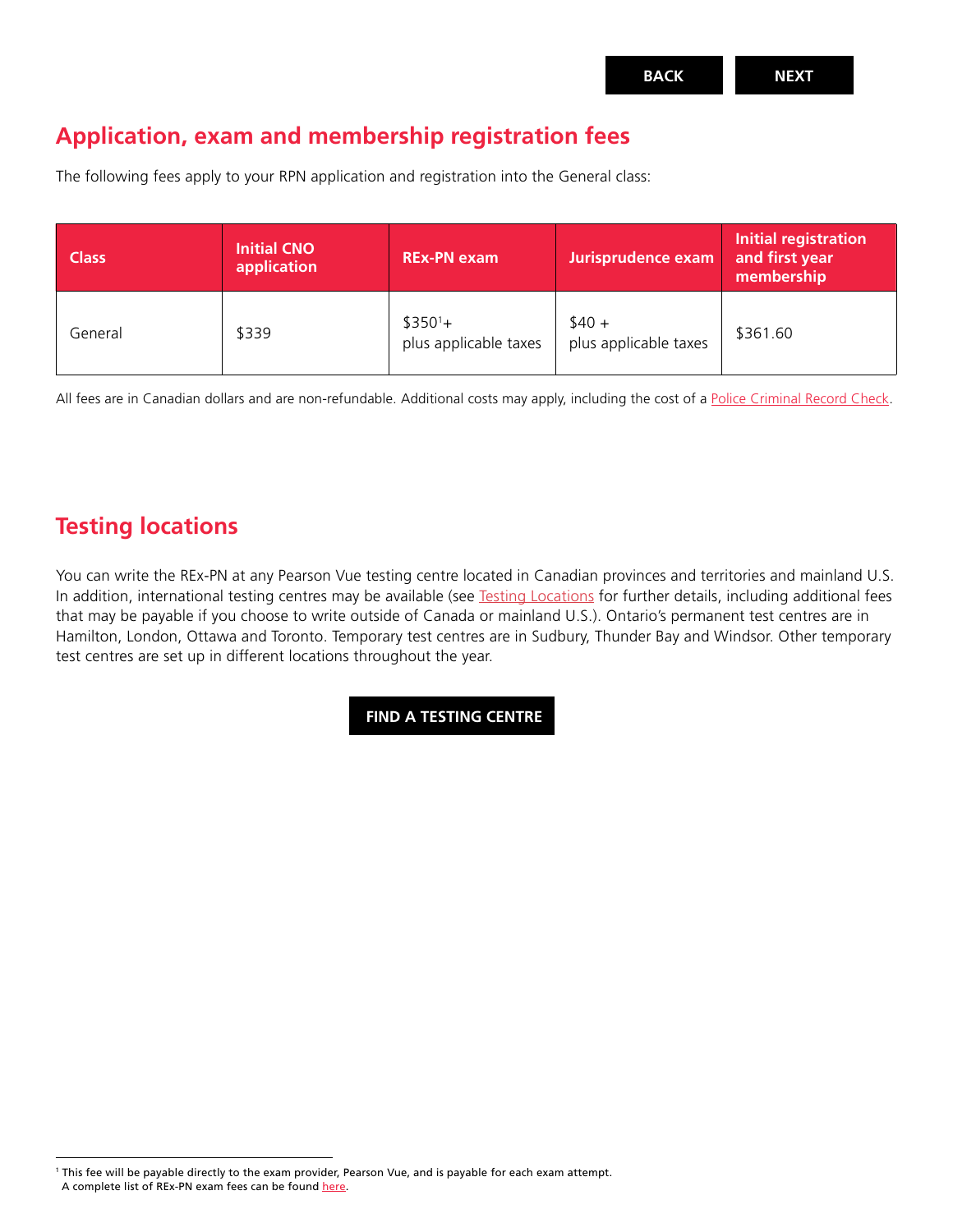# Exam Day

## **Be prepared**



**Have acceptable ID** Make sure to bring your ID. Candidates without [proper ID](https://rexpn.com/acceptable-id.htm) will not be allowed to take the REx-PN.



**Know the REx-PN candidate rules** These [rules](https://rexpn.com/rexpn-rules.htm) include policies

specific to personal items, confidentiality, REx-PN administration and break procedures.



**Dress comfortably** You're required to leave

hats, scarves, gloves and coats outside the testing room. (Provisions are made for religious/cultural dress.)



**Arrive early**

Plan to arrive 30 minutes before your exam. If you're more than 30 minutes late, you may have to forfeit, re-register and pay another exam fee.



**Provide your biometrics** To be tested, the following biometrics will be taken: your signature, photograph and palm vein scan.



**Receive materials**

You can't bring paper, writing instruments, phone or other electronic devices into the exam. You'll be provided with an on-screen calculator and erasable note board/marker for making notes.



#### **Set your pace**

You'll have up to 4 hours to complete the REx-PN. There is no time limit set per question. Take time to analyze each question carefully—once you submit an answer by pressing the <NEXT> button, you can't return to that question. See "Examination Length" in the [REx-PN Test Plan](https://www.ncsbn.org/2022_RExPN_FINAL.pdf) for more information.



## **Finishing up**

You'll end with a short, computerized survey. Afterwards, raise your hand and wait for the Testing Administrator to dismiss you.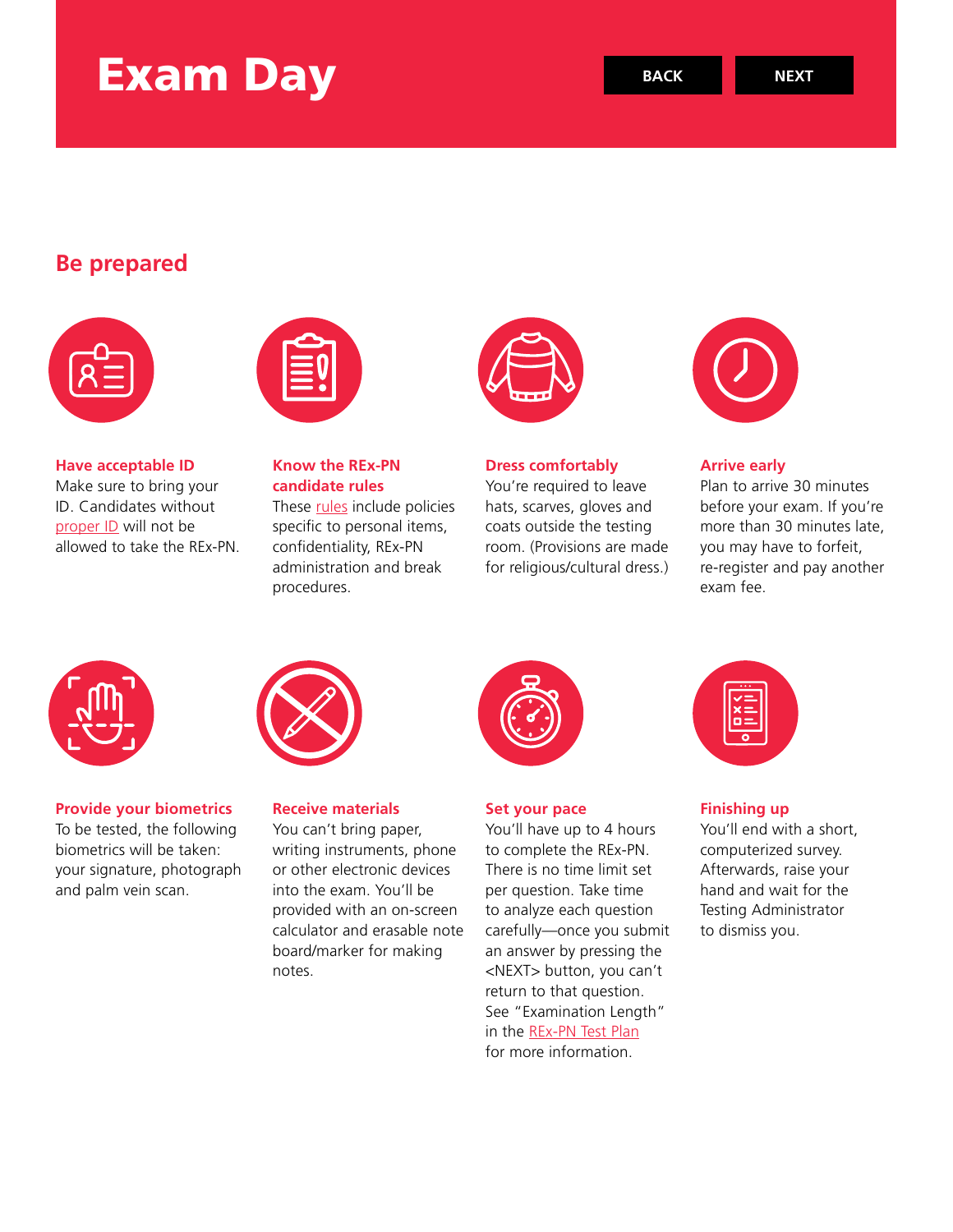# After the exam

## **Results**



#### **Results verified**

For quality control purposes, every REx-PN is scored twice: once by the computer at the test centre, and then the result is verified after the examination record has been transmitted to Pearson VUE.

No results are released or available at the test centre.

Do not call CNO or the exam provider for your results; if you have not received them after 5 business days, contact CNO directly.



### **Receive your results**

CNO will send you your exam results through the message centre of the online application portal.

In most cases, we send results within one week of writing the exam.

## **Retaking the REx-PN**



### **No limits on number of writes**

There is no limit to the number of times you can write the REx-PN until you pass. You will get a new set of questions every time you write.

You can take the REx-PN once in any 60-day period (up to a maximum of 6 times per year). However, you will also still need to meet all other requirements to become registered to practice as a nurse in Ontario.

You will have to pay the exam fee each time you write.



### **Preparing to write again**

If you're not successful on the REx-PN, Pearson VUE will send you a **Candidate's Performance Report (CPR)**. This document provides information about how you did in each section of the exam, indicating whether you performed above, near or below the passing standard.

Find more information about CPRs on [NCSBN's website.](https://www.ncsbn.org/1223.htm)